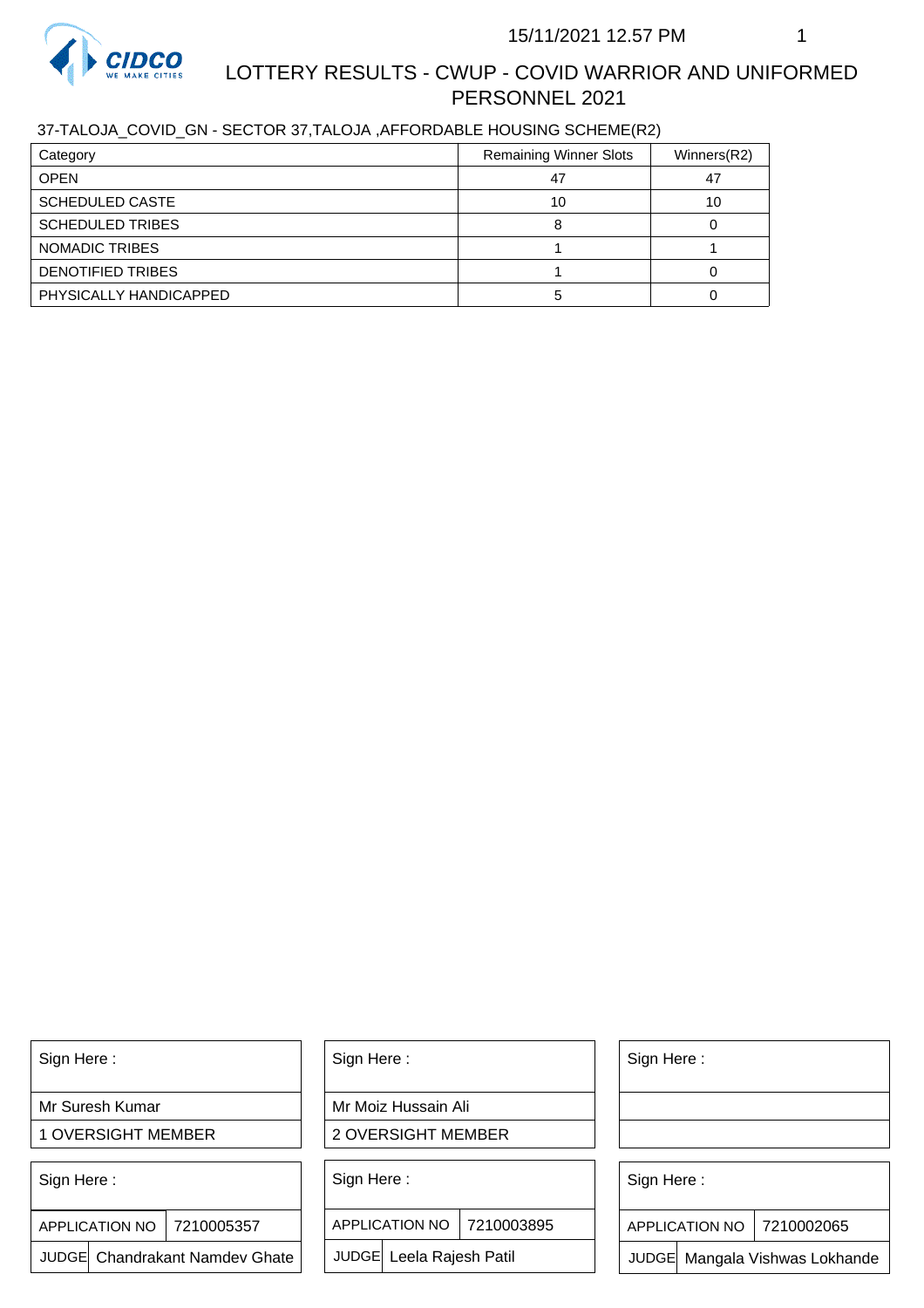

Winner List

 LOTTERY RESULTS - CWUP - COVID WARRIOR AND UNIFORMED PERSONNEL 2021

#### Scheme: 37-TALOJA\_COVID\_GN - SECTOR 37,TALOJA ,AFFORDABLE HOUSING SCHEME

Category - OPEN - OPEN

| <b>Priority No</b> | Application<br><b>Number</b> | <b>Applicant Name</b>                                    | Flat*<br>Bd, Wg, Fl, Ft (Rnd) | Priority No | Application<br>Number | <b>Applicant Name</b>                                                        | Flat*<br>Bd, Wg, Fl, Ft (Rnd) |
|--------------------|------------------------------|----------------------------------------------------------|-------------------------------|-------------|-----------------------|------------------------------------------------------------------------------|-------------------------------|
| $\mathbf{1}$       | 7210007026                   | Mr Bharat Madhukar<br>Talawdekar                         | L08, -, 12, 6(R2)             | 21          | 7210008630            | Mr Baijnath Balmukund $\vert$ L09, -, 13, 4(R2)<br>Shukla                    |                               |
| $\overline{2}$     | 7210004907                   | Mr Nishigandh Laxman $\vert$ L06, -, 12, 4(R2)<br>Rokade |                               | 22          | 7210003870            | Mr Bhimashankar Thaka<br>Holgir                                              | L04, $-$ , 6, 4(R2)           |
| 3                  | 7210008967                   | Mrs Poonam Dileeraj<br>Dabhole                           | L07, $-$ , 4, 2(R2)           | 23          | 7210008298            | Mr Siddharth Surve                                                           | L03, $-$ , 2, 5(R2)           |
| 4                  | 7210000767                   | Mr Akshay Ramesh $\vert$ L09, -, 11, 4(R2)<br>Kamble     |                               | 24          | 7210008794            | Mr Ambadas Pandurang $\lfloor 06, \frac{1}{1}, 14, 2(R2) \rfloor$<br>Funde   |                               |
| 5                  | 7210008724                   | Ms Khushboo Kaushik<br>Udeshi                            | L03, $-$ , 2, 1(R2)           | 25          | 7210003192            | Mr Hanumant Vishnu $\vert$ L07, -, 11, 1(R2)<br>Dahifale                     |                               |
| 6                  | 7210008012                   | Mrs Aarti Ashok Ingle                                    | $L07, -, 8, 4(R2)$            | 26          | 7210003109            | Mr Dhananjay Shrirang $\left  \right _{03, \frac{1}{2}, 11, 4(R2)}$<br>Sorte |                               |
| $\overline{7}$     | 7210009472                   | Mr Sunil Sadashiv<br>Deshmukh                            | $L02, -7, 3(R2)$              | 27          | 7210003178            | Mr Kiran Tanaji Patil                                                        | $L06, -, 2, 6(R2)$            |
| 8                  | 7210005810                   | Mrs Naznin Waseem Kazi                                   | L03, -, 10, 4(R2)             | 28          | 7210004716            | Mr Kalyansing Ajesing<br>Suryawanshi                                         | L08, $-$ , 3, 5(R2)           |
| 9                  | 7210002622                   | Mrs Avanti Sunil Tambe                                   | $L05, -2, 1(R2)$              | 29          | 7210005588            | Mr Chandrashekhar<br>Manohar Bhavsar                                         | L08, $-$ , 4, 3(R2)           |
| 10                 | 7210008000                   | Mr Bhushan Ramakant<br>Gawade                            | $L04, -, 8, 3(R2)$            | 30          | 7210007217            | Mr Sanjay Atamaram<br>Thakur                                                 | L05, -, 7, $4(R2)$            |
| 11                 | 7210001373                   | Mrs Nikeita Bhavesh<br>Kothari                           | L08, $-$ , 8, 1(R2)           | 31          | 7210009764            | Mrs Darshana Aniket<br>Mahadik                                               | L07, -, 6, 6(R2)              |
| 12                 | 7210004823                   | Mr Sreekrishna Laxman<br>Gurav                           | $L06, -3, 6(R2)$              | 32          | 7210002327            | Ms Kiran Sainath Pawar                                                       | $L09, -12, 2(R2)$             |
| 13                 | 7210010008                   | Mr Prabhakar Babasaheb<br><b>Bhatane</b>                 | L04, -, 13, 1(R2)             | 33          | 7210008838            | Ms Pratibha Devram $\vert$ $_{L08,}$ -, 13, 1(R2)<br>Jadhav                  |                               |
| 14                 | 7210003483                   | Mr Dipesh Dnyandev<br>Gadge                              | $L05, -, 8, 2(R2)$            | 34          | 7210000182            | Mr Arun Dattaram More                                                        | $L06, -, 9, 4(R2)$            |
| 15                 | 7210006099                   | Mrs Smita Sunil Amkar                                    | L07, -, 11, 5(R2)             | 35          | 7210004115            | Mr Girish Badrinarayan $\vert$ L09, -, 13, 5(R2)<br>Mundada                  |                               |
| 16                 | 7210005673                   | Mr Pravin Wasudeo Morey                                  | $ L04, -, 10, 1(R2) $         | 36          | 7210002272            | Mr Deepak Subhash<br><b>Bhande</b>                                           | L09, -, 6, 6(R2)              |
| 17                 | 7210005731                   | Mrs Vaidahi Vithoba<br>Deulkar                           | $L10, -, 5, 6(R2)$            | 37          | 7210007824            | Mr Kuldip Yashwant Pawar                                                     | $L09, -3, 4(R2)$              |
| 18                 | 7210005620                   | Mrs Deepali Manik Kale                                   | L08, -, 11, 6(R2)             | 38          | 7210002674            | Mr Dinesh Bhagwan Sorte                                                      | $L07, -, 12, 1(R2)$           |
| 19                 | 7210003232                   | Mr Manoj Yashwant<br>Kalebag                             | $L08, -7, 2(R2)$              | 39          | 7210009500            | Mr Pramod Pandhari<br>Shegaonkar                                             | $L10, -, 6, 3(R2)$            |
| 20                 | 7210007919                   | Mrs Vasundhara Rajendra<br>Thokale                       | L07, $-$ , 4, 4(R2)           | 40          | 7210003942            | Mr Dhananjay Shivaji More   L09, -, 7, 5(R2)                                 |                               |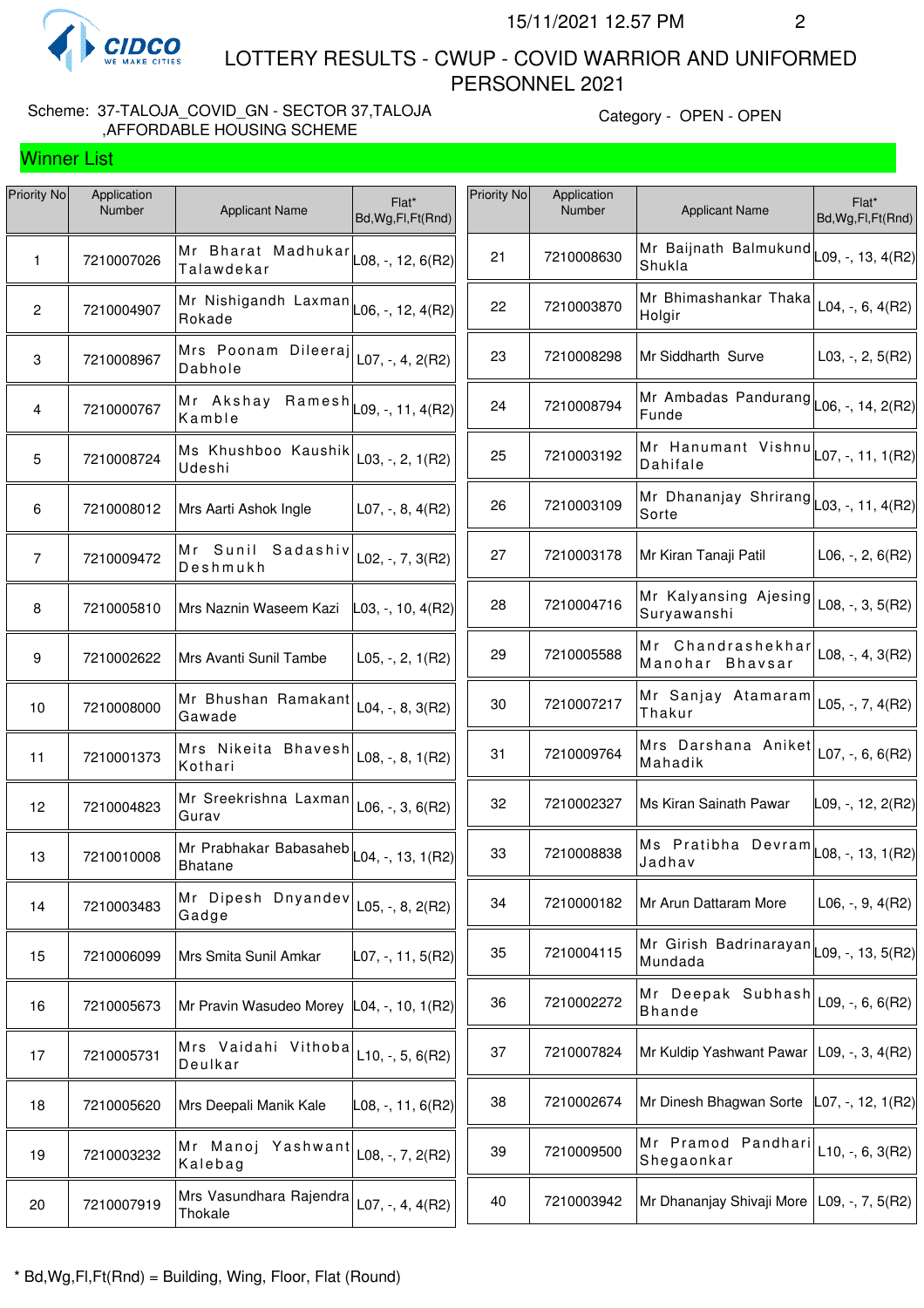

#### Scheme: 37-TALOJA\_COVID\_GN - SECTOR 37,TALOJA ,AFFORDABLE HOUSING SCHEME

Category - OPEN - OPEN

| <b>Winner List</b> |  |
|--------------------|--|
|--------------------|--|

| Priority No | Application<br><b>Number</b> | <b>Applicant Name</b>           | Flat*<br>Bd, Wg, Fl, Ft (Rnd) |
|-------------|------------------------------|---------------------------------|-------------------------------|
| 41          | 7210003836                   | Mr Dhanaji Mahadev<br>Borate    | $L05, -2, 4(R2)$              |
| 42          | 7210001874                   | Mr Sachin Gopal Virkar          | $L03, -, 9, 6(R2)$            |
| 43          | 7210008120                   | Mr Mahesh Nivrutti Narule       | $ L05, -, 11, 4(R2) $         |
| 44          | 7210003941                   | Mrs Ketaki Anil Avhad           | $ $ L08, -, 13, 2(R2)         |
| 45          | 7210000441                   | Mr Gajanan Pandurang<br>Gherade | L08, -, 3, $2(R2)$            |
| 46          | 7210007967                   | Bipin<br>Mrs Anagha<br>Subhedar | L04, -, 8, 2(R2)              |
| 47          | 7210001908                   | Mr Suraj Shivaji<br>Waghamale   | L05, -, 1, $1(R2)$            |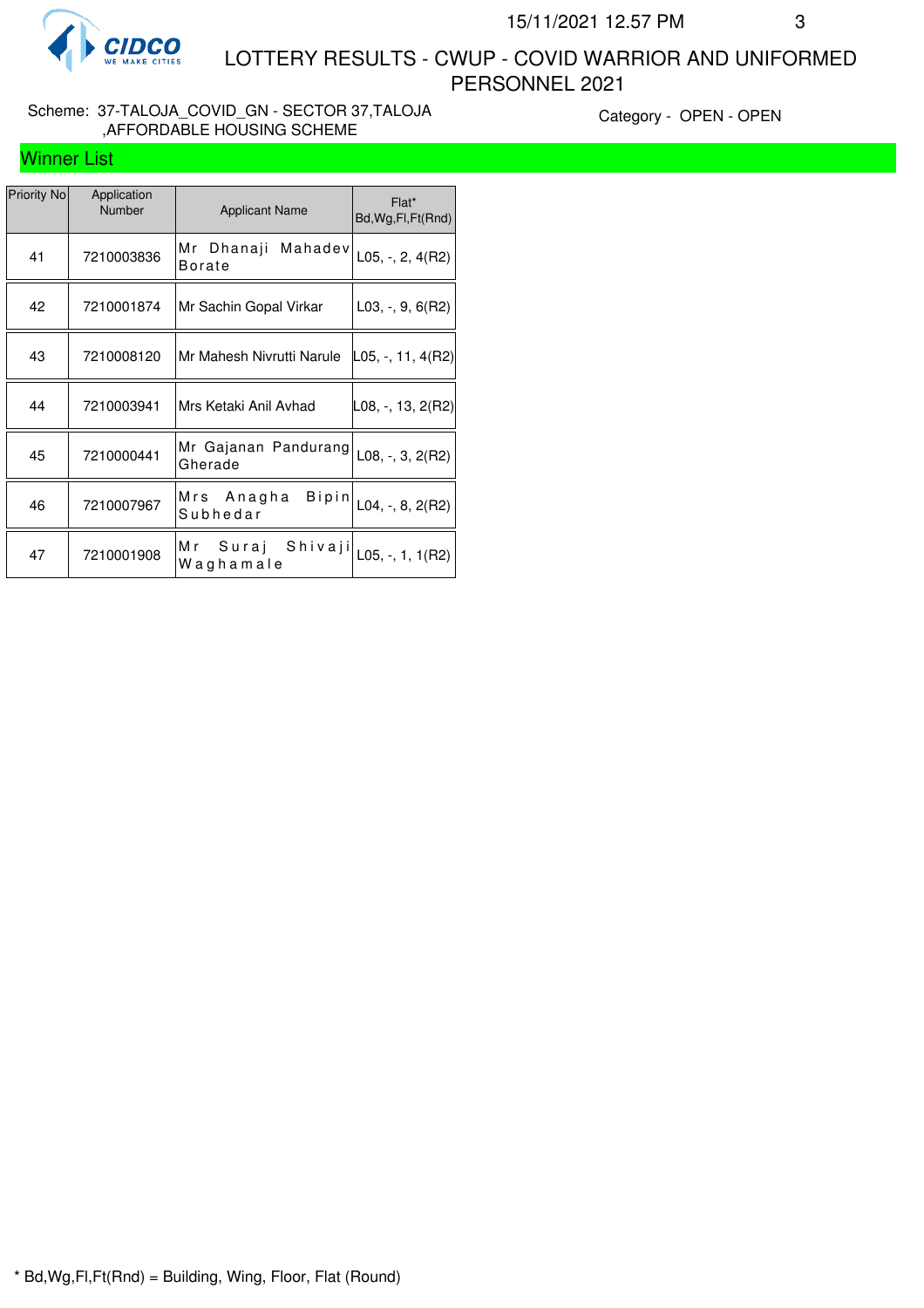

#### Scheme: 37-TALOJA\_COVID\_GN - SECTOR 37,TALOJA ,AFFORDABLE HOUSING SCHEME

Category - SC - SCHEDULED CASTE

## Winner List

| Priority No    | Application<br>Number | <b>Applicant Name</b>                    | Flat*<br>Bd, Wg, Fl, Ft (Rnd) |
|----------------|-----------------------|------------------------------------------|-------------------------------|
| 1              | 7210004140            | Mr Laxman Anant Kamble                   | $L06, -1, 6(R2)$              |
| $\overline{2}$ | 7210002391            | Mr Dhananjay Sampatrao<br>Pote           | $L08, -, 4, 6(R2)$            |
| 3              | 7210007131            | Mrs Sunita<br>Bhimrao<br>Kadam           | $L04, -2, 4(R2)$              |
| 4              | 7210002441            | Mr Sanjay Tukaram<br>Bhostekar           | $L05, -7, 5(R2)$              |
| 5              | 7210006164            | Mr Bajirao Vishnu Magare                 | $L09, -, 5, 6(R2)$            |
| 6              | 7210000714            | Ms Rameshwari Ramesh<br>Khandare         | $L02, -, 5, 2(R2)$            |
| 7              | 7210008915            | Mr Yogesh Baswant<br>Kembhavi            | $L10, -2, 2(R2)$              |
| 8              | 7210008117            | Mr Shailesh Ramesh<br>Bhalekar           | $L01, -, 4, 3(R2)$            |
| 9              | 7210001508            | Mrs<br>Namrata Sagar<br>Tasgaonkar       | $L02, -, 9, 4(R2)$            |
| 10             | 7210004930            | Maheshkumar<br>M r<br>Sheshrao<br>Dhakle | L06, -, 3, 3(R2)              |